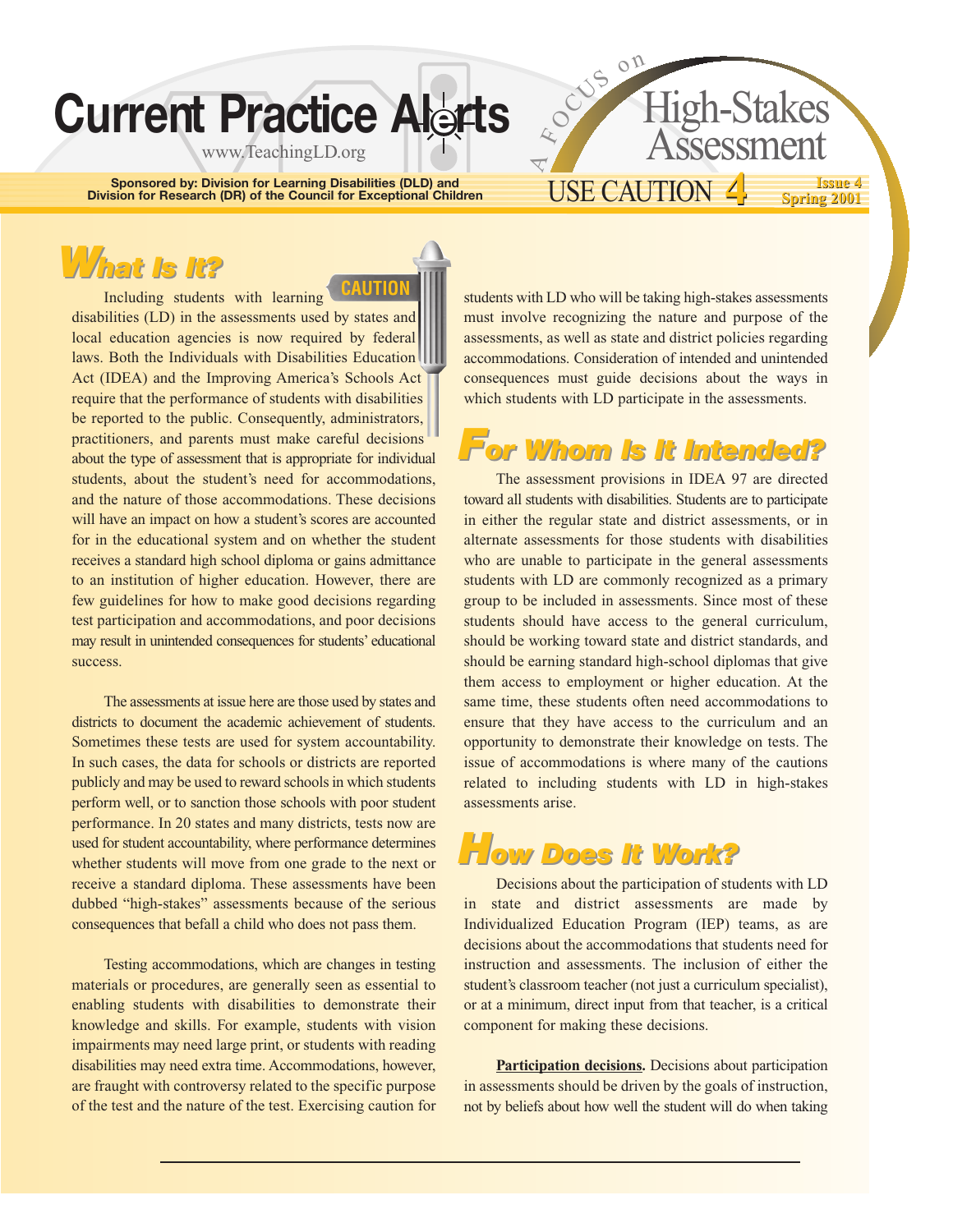the test. This will ensure that the system is held accountable for educating students with LD. Of course, decisions that affect the graduation of the student are more complex, requiring careful consideration of accommodations used and options available.

**Accommodation decisions.** Decisions about accommodations are made by the student's IEP team. The accommodations that are recommended for a student should be aligned with what the student uses during instruction, but they are not necessarily exactly the same. For example, while the teacher or peers may read directions or assessment items to the student in the classroom, this accommodation may need to be changed to an audiotape presentation during an assessment. Accommodations should be based on student need—designed to allow the student to demonstrate knowledge and skills rather than merely the effects of the disability. Further, the decisions may have to be tempered with knowledge about what the state or district "allows." All states and most districts now have written policies on testing accommodations; generally the policies were developed either by assessment personnel alone or with input from an advisory group. The policies vary considerably, with the same accommodation allowed in one place but prohibited in another. Few of the policies have been based on research findings since research on the effects of accommodations during high-stakes testing is still in its infancy.

While the IEP team can authorize use of any accommodations that the student needs, accommodations that are not approved by the student's district may result in scores that do not count—either for student or system accountability. Thus, the IEP team must know what the consequences are of selecting specific accommodations for a student, as well as the nature of the assessments for which decisions are being made. These considerations all interact to determine the best decisions for individual students for specific assessments. Whether the student should take a test without needed accommodations, or should take the test and request special consideration, perhaps through a waiver process, is an important decision that IEP teams must make.

#### *How Adequate Is The How Adequate Is The Research Knowledge Base? Research Knowledge Base?*

Considerable knowledge has been gathered about what tests are being used in high-stakes assessments, what their purposes are, and who has been included in them in the past. Information on accommodation and reporting policies is also available. However, information regarding the impact and validity of specific accommodations is still limited.

With support from the Office of Special Education Programs (OSEP) and other agencies, studies are now being conducted on the effects of accommodations. Current research is of all types—descriptive (to identify what accommodations students are using and how they perform when using them), correlational, and experimental. These efforts are showing that conducting accommodations research is very complicated, as is interpreting what the results mean. For example, the researcher cannot simply lump all students with disabilities together (not even all students with LD) because the need for specific accommodations is individual—what one student may need, another may not. Since accommodations are designed to address individual needs, and research findings may be confounded if the effect of an accommodation is evaluated when it was provided both to students who needed it and to students who did not. Also, many students with disabilities use more than one accommodation, making the effects of the target accommodation difficult to distinguish from the effects of other accommodations that are also used. These are just a few examples of the complexities of accommodations research.

As the issues involved in accommodations research become better understood, the need to make good decisions about the particular accommodations individual students will use during high-stakes testing will become more critical. For example, preliminary findings indicate that "overaccommodating" students is not helpful, because this may actually depress their performance rather than improve it.



While there continues to be some resistance to including students with LD in high-stakes assessments, there has been considerable movement toward understanding why student participation is important. Much of this understanding comes from hearing the stories of students who have benefited because expectations for them were raised and because instruction provided to them was improved.

Despite these positive results, the inclusion of students with disabilities in assessments remains a source of confusion and controversy. Mainstream educators often do not understand the purpose of, and need for accommodations. IEP teams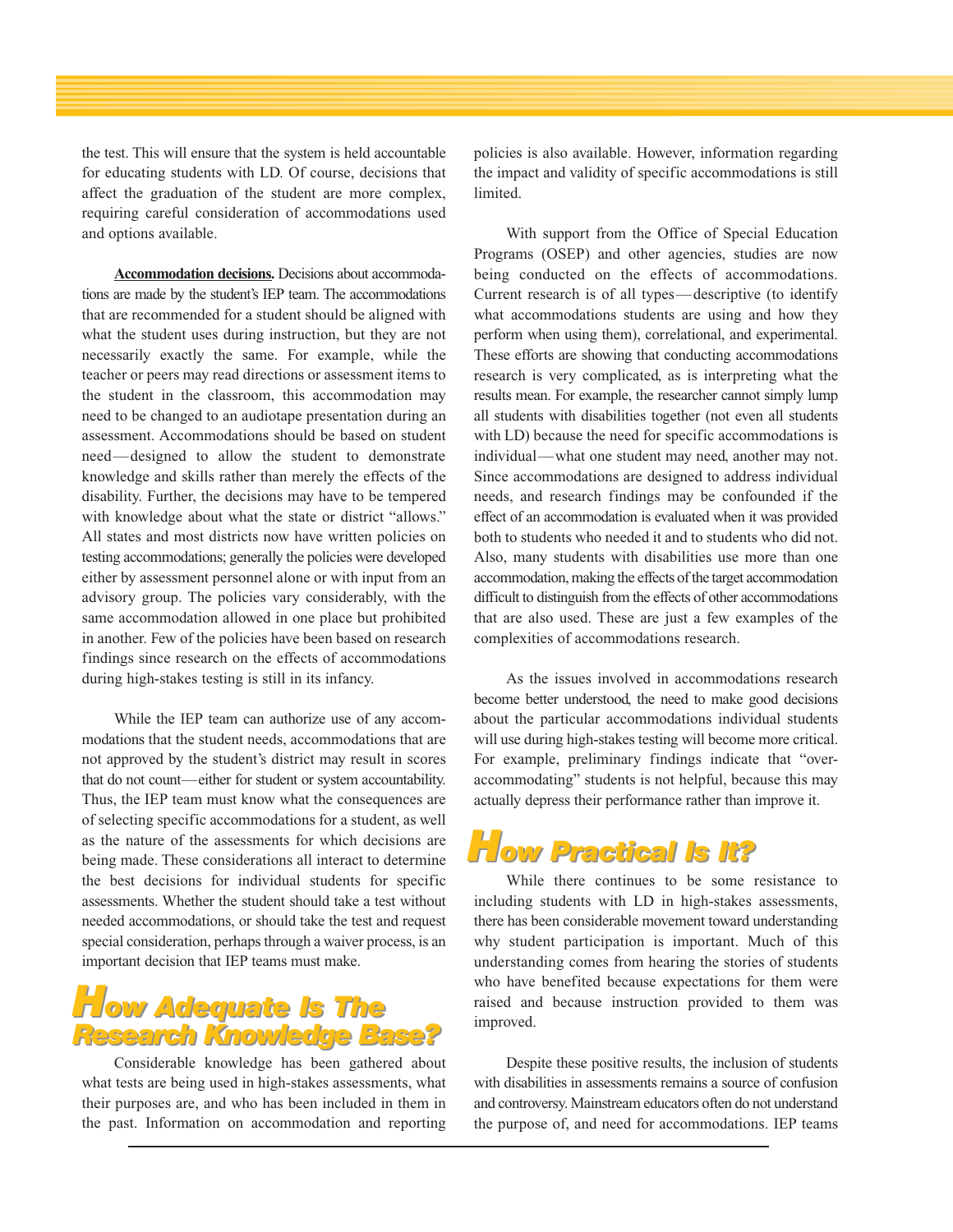often do not know how to make good decisions about accommodations. Assessment coordinators do not know how to handle the logistics of actually making sure that all students receive the accommodations that they need during assessments. Measurement experts are undecided about how to treat scores earned with accommodations.

These very important practical issues; however, are solvable in principle. Many have already been successfully addressed. For example, in one state, scores that students earn with non-approved accommodations are considered one piece of evidence along with other information that students must provide (e.g., grades, portfolios, sample performances) to show their mastery of the knowledge and skills tested. While there remains the need for empirical support for these solutions, they are being implemented and studied.

#### *How Effective Is It? ow Effective Is It?*

Data are just now being gathered on the effects of including students with LD in high-stakes assessments. Some emerging longitudinal data on students' performances are now available. Most of these data are from students with disabilities as a group, not disaggregated for students with LD. Data from Kentucky (Trimble, 1998), for example, show a narrowing of the gap between the performance of students with disabilities and other students, particularly in the elementary grades. Data from other states analyzed by the National Center on Educational Outcomes have shown increases across grades and a narrowing of the gap when the pool of students with disabilities is held constant (Bielinski & Ysseldyke, 2000). Unintended consequences, such as students dropping out of school or not receiving a high school diploma, also must be monitored. These effects must be recognized and dealt with as federal law continues to push the field forward toward the full participation of students with disabilities in assessment and accountability systems.

# *What Questions Remain? hat Questions Remain?*

Many questions remain. Most of them relate to the identification of ways to make sure that the participation of students with disabilities in high-stakes assessments fosters positive results for all. Some of the questions are:

- How should IEP teams identify needed accommodations?
- What are the effects of specific accommodations?

• What should be done with scores if the student uses nonapproved accommodations?

These questions are the tip of the iceberg. Next come the tougher questions.

- How should people be trained so that decisions are individualized yet made consistently across students?
- What strategies should be used to improve test performance, but not to detract from needed instruction?
- Should there be different diplomas to indicate different levels of skills demonstrated on assessments?

Unfortunately, answers to these questions based on careful research are not yet available. However, some general guidelines are available from the resources cited in the next section.

## *How Do I Learn More? ow Do I Learn More?*

The National Center on Educational Outcomes (NCEO) is a good source of information about students with disabilities in state and district assessments, as well as about related topics, such as accommodations, alternate assessments, reporting, and accountability. All of NCEO's reports are available on its web site at **www.coled.umn.edu/nceo**. Additional valuable information and guidance regarding accommodations can be found in a recent report coming out of an accommodations lawsuit in Oregon (Disabilities Rights Advocates, 2001).

#### *References eferences*

Among the numerous resources that address the participation of students with disabilities in assessments are the following:

- Bielinski, J., & Ysseldyke, J. (2000). *Interpreting trends in the performance of special education students* (Technical Report 27). Minneapolis, MN: University of Minnesota, NCEO.
- Disability Rights Advocates (2001). *Do No Harm—High Stakes Testing and students with learning disabilities.*  Oakland, CA: Author. Available in pdf format at www.dralegal.org.
- Elliott, J.L., & Thurlow, M.L. (2000). *Improving test performance of students with disabilities in district and state assessments.* Thousand Oaks, CA: Corwin Press. **CAUTION**
- Fuchs, L.S., Fuchs, D., Eaton, S.B., Hamlett, C., Binkley, E., & Crouch, R. (2000). Using objective data sources to enhance teacher judgments about test accommodations. *Exceptional Children, 67* (1), 67-81.